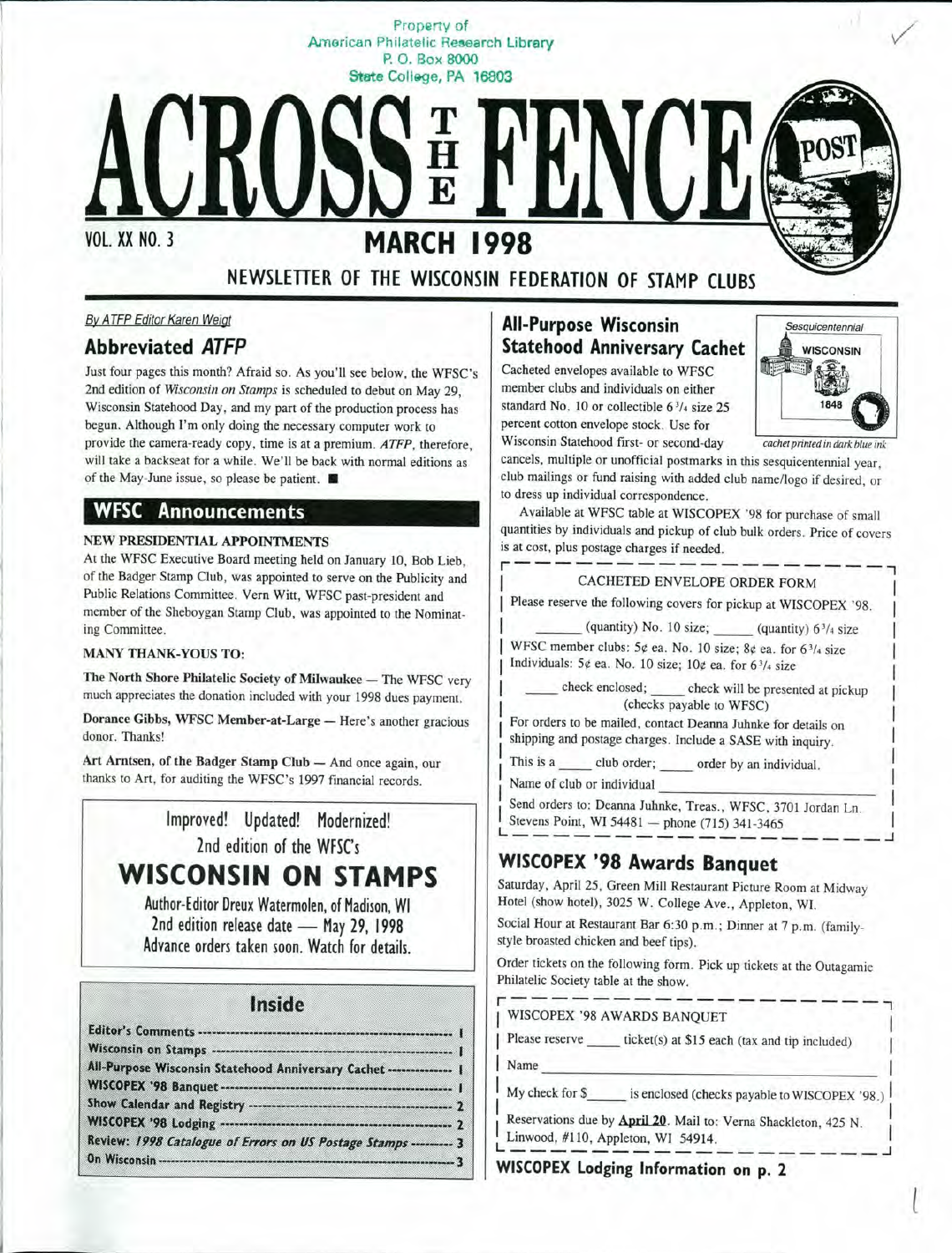

# **Show Calendar and Registry**

**List your show, bourse, auction or event** 

**REE** for WFSC member-club shows - classified rates for **non-members and all other events** 

#### **March 28**

BAYPEX '98 Green Bay Philatelic Society Downtowner Best Western Motel, 321 So. Washington, Green Bay (Contact: Gordy Lindner, 1002 Amberly Tr., Green Bay, WI 54311 - (920) 465-6692)

**Lodging Options WISCOPEX '98** 

#### **April 25-26**

# **June 20-21**

STAMP AND COIN FAIRS (bourses) Wisconsin Valley Philatelic Society Saturdays 10 a.m. - 4 p.m. Days Inn (formerly Rib Mountain Travel Inn), Hwy. 51 (exit 188), Wausau (Contact: Jim Johnson (715) 359-4326) (3/98)

### **June 27-28**

TRI-PEX STAMP FAIR '98 Italian Amer. Stamp Club, North Shore Phil. Soc., Polish Amer. Stamp Club St. Aloysius Gonzaga Hall 1435 So. 92nd St., West Allis (Contact: Rob Henak, 80 IO N. Mohawk Ave., Fox Point, WI 53217) (5/98)

# **April 25-26 Appleton, WI a=-**

### **WFSC Officers**

PRESIDENT Greg S. Schmidt 1978 Fox Burrow Ct. Neenah, WI 54956 (920) 722-1449 (gschmidt@vbe.com)

**VICE PRESIDENT** Allan C. Marcus 877 Louise Rd., Neenah, WI 54956

CENTRAL OFFICE & SECRETARY **Karen Weigt** 4184 Rose Ct., Middleton, WI 53562  $(608) 836 - 1509$ 

**TREASURER** Deanna Juhnke 3701 Jordan Ln. Stevens Point, WI 54481  $(715)$  341-3465

VP YOUTH DIVISION MaryAnn Bowman P.O. Box 1451, Waukesha, WI 53187

**CENT. REGION VP Ron Fritz Central Wisconsin Stamp Club** Chippewa Valley Stamp Club Northwoods Stamp & Coin Club (Rhinelander) Wisconsin Valley Phil. Soc.

**EAST CENT. REGION VP** Paul T. Schroeder Fond du Lac Stamp Club Kettle Moraine Coin & Stamp Club Oshkosh Phil. Soc. Ripon Phil. Soc. Sheboygan Stamp Club

**MILWAUKEE REGION VP John Fagan** Amer. Air Mail Soc. (Billy Mitchell Chptr.) Germany Phil. Soc. **Italian American Stamp Club** Milwaukee Phil. Soc. North Shore Phil. Soc. of Milw. **Northwestern Mutual Stamp** Club Polish American Stamp Club Wauwatosa Phil. Soc.

#### **NE REGION VP**

**Roger Oswald Chain-o-Lakes Stamp Club** Green Bay Phil. Soc. Manitowoc Phil. Soc. Northwoods Phil. Soc. (Iron Mt.) Outagamie Phil. Soc.

**SE REGION VP Raymond Wood Belle City Stamp Club Cooney Numismatists &** Philatelists, Ltd. Kenosha Stamp & Cover Club Lake County Phil. Soc. **Walworth County Stamp Club** Waukesha County Phil. Soc. Wisconsin Postal History Soc.

**SW REGION VP** Valerie Cook **Badger Stamp Club Baraboo Stamp Club Janesville Stamp Club** 

WISCOPEX '98 hosted by Outagamie Philatelic Society Fox Valley Lutheran High School 2626 N. Oneida St., Appleton (Contact: Al Marcus, P.O. Box 11, Appleton, WI 54912-0111)

17th ANNUAL SHOW AND BOURSE Northwoods Stamp and Coin Club Nicolet College, LRC Building County G, Rhinelander (Contact: Larry Marten, 3295 Hancock Lake Rd., Harshaw, WI 54529 - phone (715) 282-5636)

**APPLETON** 

Fox Valley

(4) Budgetel, 3920 W. College Ave., two blocks from Midway, (920) 734-6070. Guaranteed rates through April 10 at \$41 single/

**Hwy, 41** 

Show Hotel

**Make reservations directly with your hotel/ motel of choice.** 

( 1) **Show Hotel/ Banquet Location:**  Midway Motor Lodge , 3033 **W .**  College Ave. (920) 931-4141. Ask for WISCOPEX Stamp Show rates at \$67 single/\$78 double.



(3) Super 8, 3624 W.College Ave. (800) 800-8000, \$45 single/\$53 dbl.



*ACROSS THE FENCE POST* is the official publication of the Wisconsin Federation of Stamp Clubs, Inc., a 501(c)3 non-profit organization and life members ber of the APS since 1953. For WFSC membership tion of the Wisconsin Federation of Stamp Clubs, Inc., a  $501(c)3$  non-profit organization and life member of the APS since 1953. For WFSC membership information, contact the Central Office.

48.95 dbl.

ł

矽

ATFP is published monthly Sept.-Apr.; bimonthly May-Aug. News of Wisconsin collectors, club news and gratis original articles related to philately are welcomed. The editor accepts submissions in any format, but reserves the right to make minor editing changes to conform with our style sheet. Material not carrying an individual copyright notice may be reproduced only by not-for-profit organizations, provided the author(s) and publication receive credit for any reprinted material. Unless explicitly stated by an officer in conjunction with official WFSC business, opinions expressed by individual authors are not necessarily endorsed by the WFSC.

Submission deadlines are for the month preceding month of publication as follows: advertising-1st of the month; editorial **matter-5th of the month.** Send editorial matter and stamp show calendar and cover listings to: Karen Weigl, Editor, *ATFP,* 4184 Rose Ct., Middleton, WI 53562 - phone (608) 836-1509 [karenweigt@compuserve.com]. Send ads to: Jim and Renee Seiler, Advertising Managers, *ATFP,* P.O. Box 247 , Reedsville, WI 54230 - phone (920) 772-4297. For a complete list of advertising rates and policies (display, classified and listings), see the July-August '97 issue of *ATFP,* or request a copy from the advertising managers.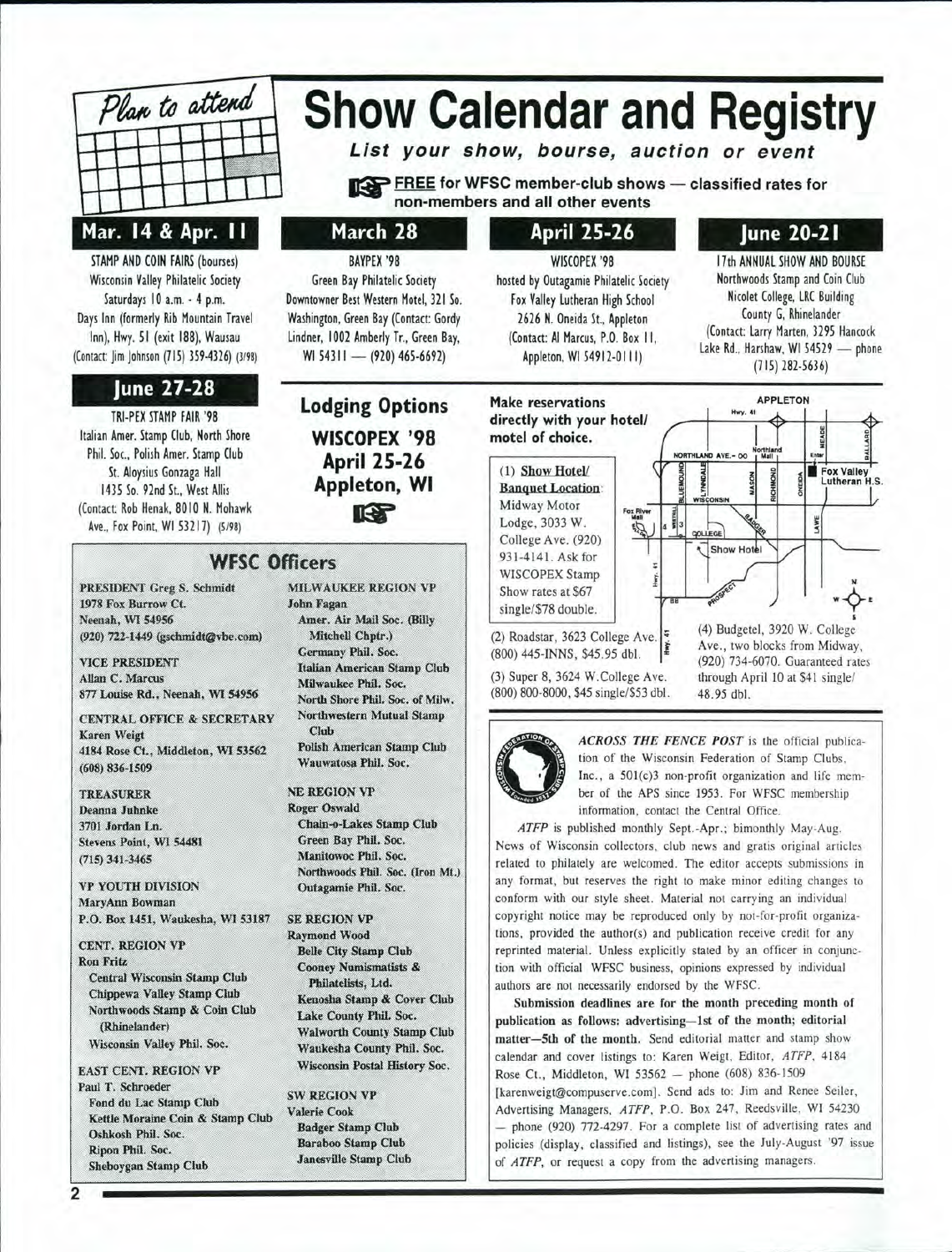#### Bv Dan Undersander. Badger Stamp Club

#### **A Review of the 1998 Catalogue of Errors on US Postage Stamps, by Stephen R. Datz**



The Datz catalogue is well recognized as the premiere reference for U.S. postage stamp errors. The seventh edition, 1998 catalog, is a soft-cover, 6-inch-by-9-inch book with 170 pages listing imperforate, color-omitted,

and invert errors. It has an excellent introduction with good definitions of terms used in the catalog. However, the descriptions are empirical with no information about how errors are created during the manufacturing process.

I had not questioned the content of the various categories of errors before reading this catalog. The author obviously considers items such as paper fold-overs, gutter pairs, and misperforations to be freaks or oddities and does not list them. While many would agree that a number of the curiosities created as a result of manufacturing problems can be classified as freaks or oddities, certain items such as tagging errors qualify to fall in the same category as a color-omitted error and should be listed.

For each listing, the author includes a picture of the stamp, date of issue and printer, as well as a current price and estimate of the quantity of the item. The catalog does not differentiate between varieties of stamps arising from different printings such as wet vs. dry printing, Cotrell vs. B-press, shiny vs.

dull gum. Where coils are involved, price information is provided by plate number, and a special section lists known quantities of plate number strips. The quantity information is invaluable.

Prices for all errors are considered to be net retail prices and are compiled from dealer price lists, auctions, and the author's judgement. They seem to be in the correct range, with the caution that auction prices for individual items may vary greatly.

The major problem I had in using the book is the lack of accepted catalog numbers, making it difficult to find a specific stamp listing. The author uses his own number system with an IM prefix for imperforates, CO prefix for color-omitted stamps, and IV prefix for inverted stamps. And, since stamps are listed chronologically within each section, it's necessary to know a particular stamp's date of issue. Additionally, several numbers have changed since the last edition, so it is difficult to use those found in published articles.

Coil and sheet stamps are located in separate sections within each category, so one must remember to look in two places. Furthermore, the same stamp may have different numbers for different error types (e.g., for the 22¢ Seashells, the numbers are IM481 and CO144 for the imporforate and color-omitted errors, respectively.)

Overall, the catalog contains much useful information to anyone interested in errors and is highly recommended in spite of the limitations mentioned.

The *1998 Catalogue of Errors on US Postage Stamps* is available from philatelic book dealers or directly from Krause Publications, Book Department PAR7, 700 E. State St., Iola, WI 549900-0001. When ordering from Krause, remit \$14.95 plus \$3 .25 for shipping (Wisconsin residents add 5.5 percent sales tax). Charge-card customers can order by calling (800) 258-0929. ■

#### Bv Steve Langkau, former WFSC Historian

#### **On Wisconsin**



The Badger State celebrates its 150th anniversary of statehood this year. In conjunction with the occasion, this column regularly features a stamp (or other postal item) and story *150th anniversary of statehood this year.* In conjunction with the *occasion, this column regularly* 

*pertaining to the state of Wisconsin.* 

In 1926, the Wisconsin Federation of Women's Clubs sponsored a study of birds



in the schools *US. Scou #1316* 

of the state. This resulted in the school children selecting the robin as the state bird. In 1949, the Legislature officially made the robin the state bird.

Some other state symbols are the sugar maple as the state tree, the wood violet as the state flower, the badger as the state animal, the white-tailed deer as the state wild animal, the dairy cow as the state domesticated animal, the honeybee as the state insect, granite as the state rock, the American water spaniel as the state dog and the galena as the state mineral.



**PLAINEX STAMPS**  (Carl & Phyllis) Handling -• Germany & Colonies • Great Britain & Colonies • japan • Switzerland • Most other major European countries **See us at these Wisconsin shows:**  STAMPFEST '98, Mar. 7-8, West Allis MSDA Bourse, Apr. 18, Madison WISCOPEX '98, Apr. 25-26, Appleton May Stamp Show, May 16-17, West Allis TRI-PEX '98, June 27-28, West Allis **P.O. Box #6 Des Plaines, IL 60016** 

**(847) 827-3589**